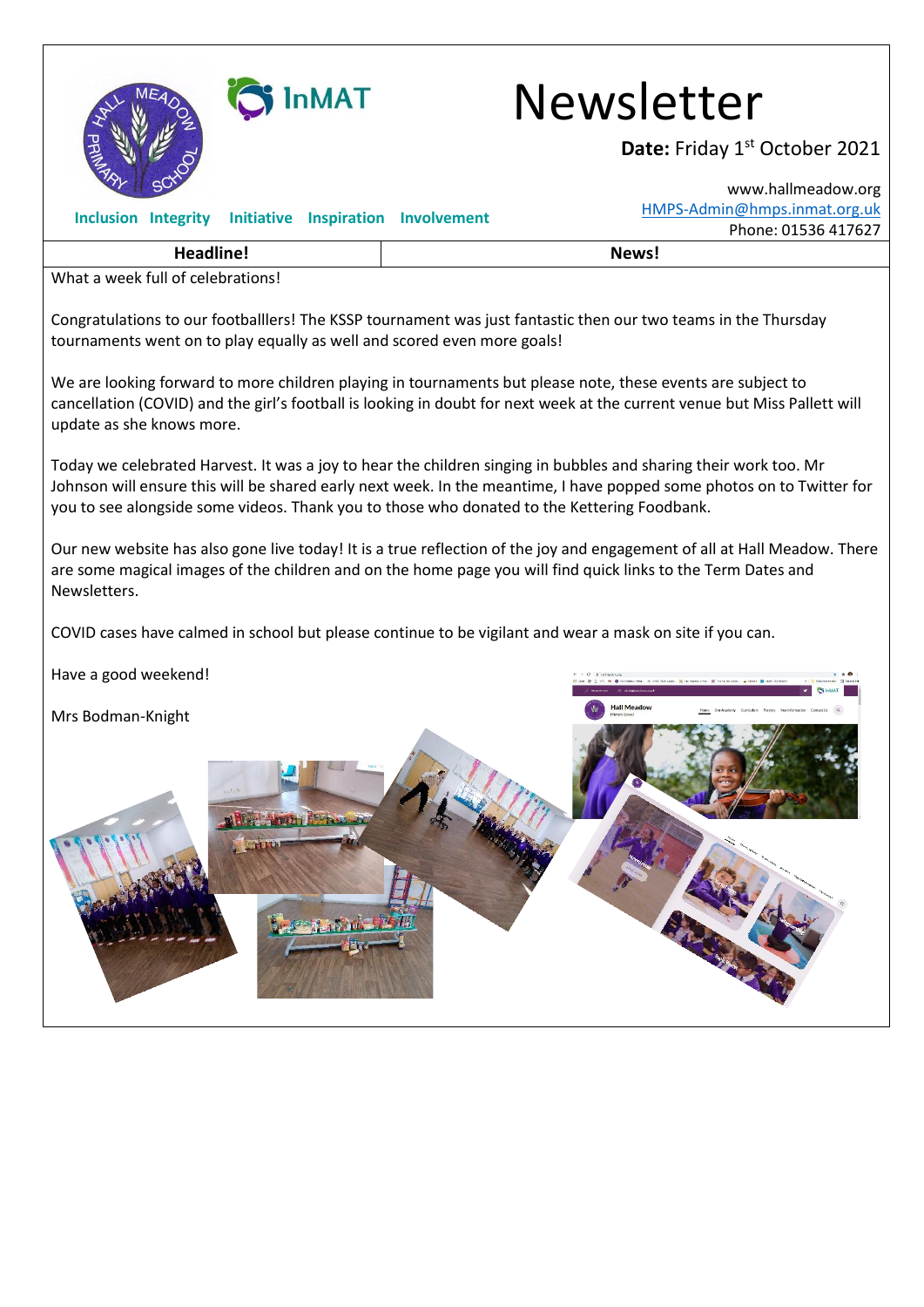## **PE and School Sport Update – October 2021**

The last two years have certainly proved challenging in many ways but they have been particularly challenging for PE and school sport. Despite these challenges, Hall Meadow was one of only 9 primary schools in the Kettering area that was awarded a Northamptonshire PE, School Sport and Physical activity (PESSPA) award for our continued commitment to PE and school sport.

During the last academic year, Kettering School Sport Partnership once again provided lots of virtual competitions. We entered lots of these events, including tennis, quad kids, cricket and badminton to name a few.



We have also begun a programme to update and extend our PE resources in order to ensure all pupils are fully engaged and to offer a wider range of activities. Part of this includes the remarking of the playground and the additional of new markings.



This week saw us return to face to face competitions with 10 year 5 and 6 pupils taking part in a football tournament. Throughout the afternoon, all the players showed great team spirit and great sportsmanship. We only lost one match during the afternoon and we were declared winners! We now go on to represent Kettering in the county finals which will be held in January.

Over the next few months, we have a large number of competitions scheduled across a wide range of sports. We will keep you up to date with our results.

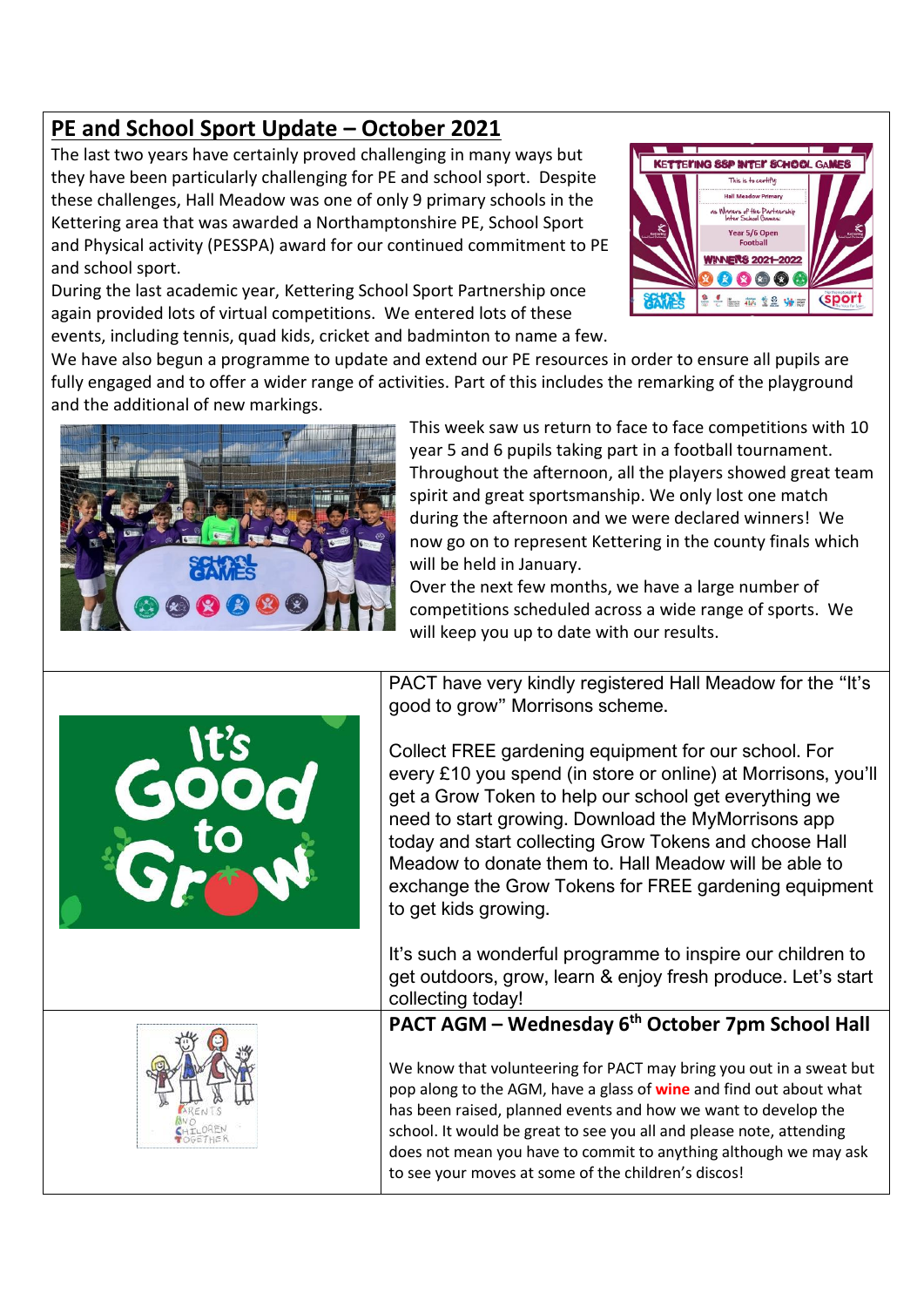| <b>Tell Someone</b><br>Emotional Ab<br>Young People<br>Policies<br>Anti-Bullying Ira | Safeguarding<br>Safeguarding is <b>Everyone's</b> responsibility.<br>If you have a concern about safeguarding please speak to one of<br>the schools designated leads for safeguarding.<br>Mrs Bodman-Knight<br><b>Miss Renshaw</b><br>Mrs Ricotta<br>Alternatively, if your matter is urgent or outside school times<br>please contact the MASH team on 0300 126 7000                                                                                                                                                                                                                                                                                                                                                                                                                                                                                                                                                                                                                                                                                                                                                                                                                                                                                              |
|--------------------------------------------------------------------------------------|--------------------------------------------------------------------------------------------------------------------------------------------------------------------------------------------------------------------------------------------------------------------------------------------------------------------------------------------------------------------------------------------------------------------------------------------------------------------------------------------------------------------------------------------------------------------------------------------------------------------------------------------------------------------------------------------------------------------------------------------------------------------------------------------------------------------------------------------------------------------------------------------------------------------------------------------------------------------------------------------------------------------------------------------------------------------------------------------------------------------------------------------------------------------------------------------------------------------------------------------------------------------|
| sCHo<br>FRE NUT F                                                                    | We would just like to remind you of our nut policy.<br>We have children with allergies in all year groups. Please do not<br>send your children to school with any foods that contain nuts.<br>Thank you for your support.                                                                                                                                                                                                                                                                                                                                                                                                                                                                                                                                                                                                                                                                                                                                                                                                                                                                                                                                                                                                                                          |
| L PREMIU                                                                             | <b>Pupil Premium</b><br>The pupil premium is additional school funding for disadvantaged<br>children. It is paid directly to your child's school to improve the<br>quality of their education.<br>Your child's school may be entitled to pupil premium funding if you<br>receive one of the following benefits:<br><b>Income Support</b><br>Income Based Job Seekers Allowance<br>Child Tax Credit Only (with income up to £16,190) with no<br>element of Working Tax Credit<br>National Asylum Seekers Support<br>Guarantee Element of the State Pension Credit<br>Employment and Support Allowance (income related)<br>$\bullet$<br>Universal Credit (income dependant)<br>$\bullet$<br>How does my school get the pupil premium for my child?<br>Early years years: reception, year 1 and year 2<br>All children at this age are eligible for free school meals so you will<br>need to apply separately for the pupil premium for your child's<br>school.<br>Please be aware that a child must reside with the applicant to receive<br>the pupil premium.<br>Year 3 and above<br>If your child is in year 3 and above, and you want to check eligibility for<br>pupil premium, please use the free school meals form to apply<br>for pupil premium entitlement. |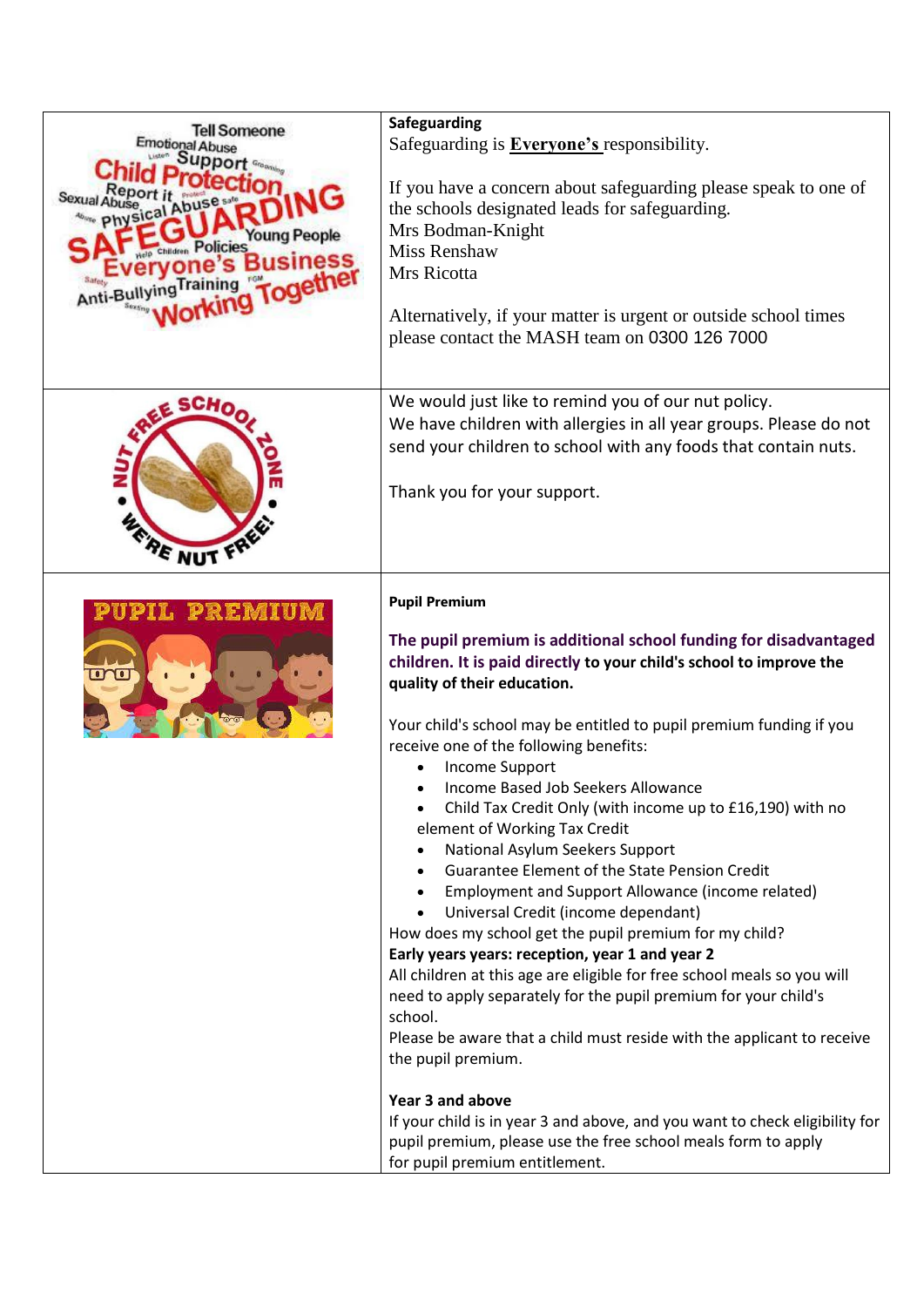|                                                                                                                                                                                      | The school the child is attending will automatically get a pupil<br>premium amount if the child is eligible for free school meals.<br>For further information and to apply please go to:<br>https://www.northamptonshire.gov.uk/councilservices/children-families-<br>education/schools-and-education/Pages/free-school-meals.aspx<br>Hall Meadow gives KS2 parents up to £150 to support the family in<br>purchasing uniform, school photos, paying towards school clubs and<br>trips. |  |
|--------------------------------------------------------------------------------------------------------------------------------------------------------------------------------------|-----------------------------------------------------------------------------------------------------------------------------------------------------------------------------------------------------------------------------------------------------------------------------------------------------------------------------------------------------------------------------------------------------------------------------------------------------------------------------------------|--|
|                                                                                                                                                                                      | Please note those families currently in receipt of free school<br>meals/pupil premium vouchers will be sent home with clear                                                                                                                                                                                                                                                                                                                                                             |  |
|                                                                                                                                                                                      | instructions in the next week.                                                                                                                                                                                                                                                                                                                                                                                                                                                          |  |
|                                                                                                                                                                                      | <b>Tweet of the week!</b><br><b>HMAthena</b><br>@HMAthena6                                                                                                                                                                                                                                                                                                                                                                                                                              |  |
| Whole school - @primary_hall<br>Iris - @HMIris2<br>Demeter - @DemeterHm<br>Apollo - @HmApollo<br>Poseidon - @HmPoseidon<br>Athena - @HMAthena6<br>Ares - @HMAres2<br>Zeus - @hm_zeus | We have been looking at<br>classification keys in science this<br>week and created our own!<br>We had so many questions about<br>Athena class have been busy in<br>the animals we were using!<br>science this week!<br>13:55 · 30/09/2021 · Twitter for iPhone<br>ll View Tweet activity<br>Q<br>$\circ$<br>↥<br>$\mathbb{C}$                                                                                                                                                           |  |
| Dates f<br>the Diary:                                                                                                                                                                | <b>Dates</b><br>October dates for your diary!<br>Wednesday 6 <sup>th</sup> October 7pm PACT AGM all welcome<br>Tuesday 19 <sup>th</sup> October Problem Solving Day with the Happy Puzzle<br>Company<br>Wednesday 20 <sup>th</sup> October 9:10am Zeus Class Assembly - Zeus parents<br>welcome<br>Thursday 21 <sup>st</sup> October -Mufti and PACT disco / End of Term<br>Friday 22 <sup>nd</sup> October - Staff Training Day                                                        |  |
| 2021-22                                                                                                                                                                              | Term 1<br>Thursday $21^{st}$ Oct – Last day of term<br>Friday 22 <sup>nd</sup> Oct - Training Day<br>Term <sub>2</sub><br>Monday 1 <sup>st</sup> November<br>Friday 17 <sup>th</sup> December                                                                                                                                                                                                                                                                                           |  |
|                                                                                                                                                                                      | Term <sub>3</sub><br>Tuesday 4 <sup>th</sup> January - Training Day                                                                                                                                                                                                                                                                                                                                                                                                                     |  |